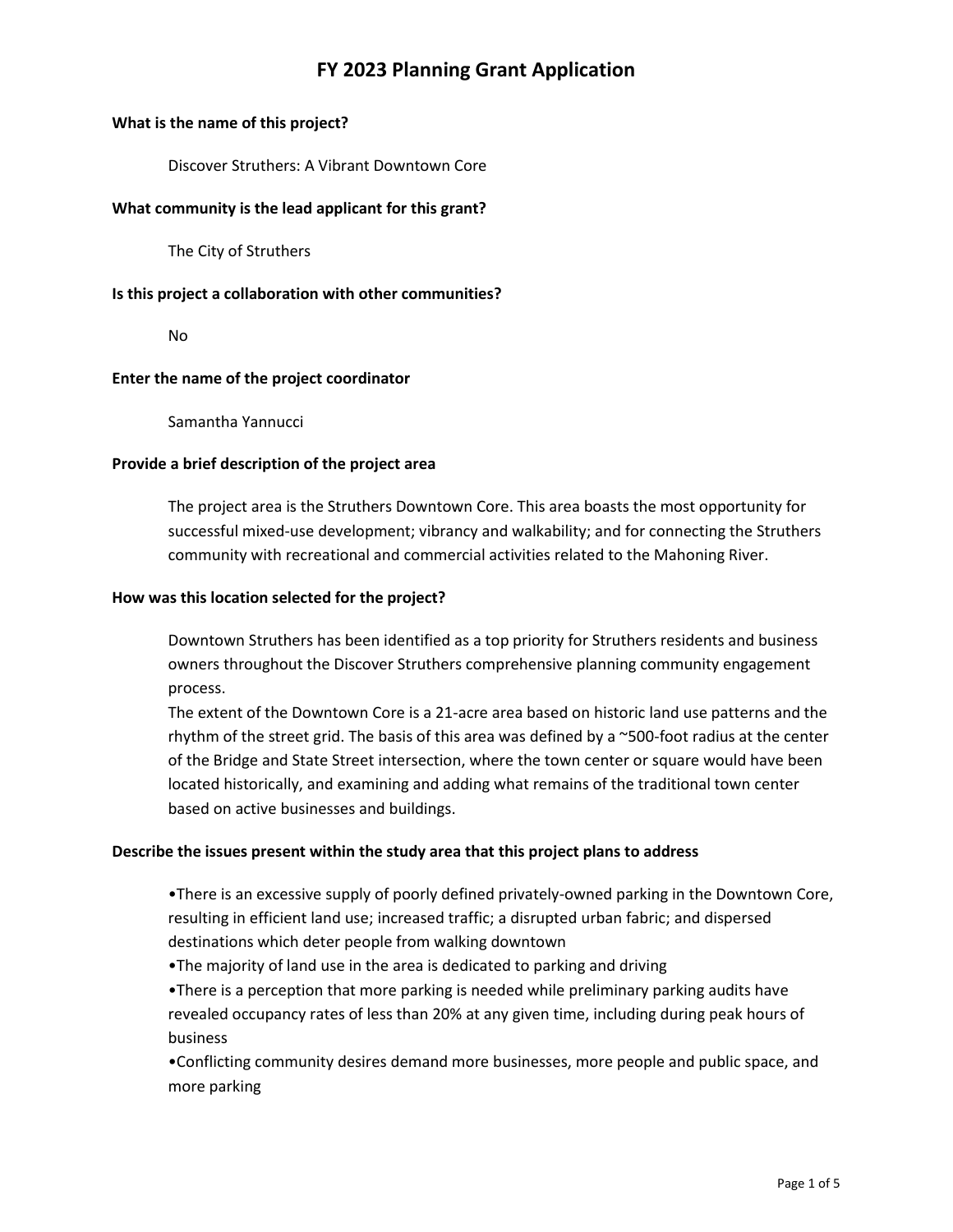•There is currently neither any public space nor a cohesive pedestrian network in the Downtown Core

•Downtown real estate is limited and the City has opportunity to develop the Downtown Core in a way that will increase the City's tax base and lend to the viability of the Mahoning River corridor district

•The City is beginning downtown demolition which makes this strategy timelier than ever

# **Relevance to broader planning efforts**

The Downtown Core Parking Strategy will advance both the Downtown phase of the City's first comprehensive plan, Discover Struthers, and the Mahoning River Corridor Plan recently completed by ms consultants on behalf of Eastgate.

# **Outline the scope of work required to conduct this planning process**

The scope of work to complete the Downtown Core Parking Strategy (for which funds are requested) is as follows:

- •Parking Audit During Typical Peak Hours
- •Parking Audit During Ordinary Hours
- •Analysis of Parking Audit Data
- •Downtown Parking Lot Assets and Inventory
- •Analysis of Best Parking Management Strategies Suitable for Struthers
- •Conduct Public Workshop and Stakeholder Interviews and Provide Results and Summary
- •Assess Parking Opportunities and Constraints, Policy Analysis, Options, and Alternatives
- •Analysis of Parking In Relation to Current and Future Transportation System
- •Strategy Recommendations for Struthers
- •Prepare Schematic-Level Diagrammatic Plans for Downtown Parking Strategy
- •Recommendations

The scope for the remaining portion of the Downtown planning includes:

- •Design Guidelines and Standards
- •Downtown Asset Inventory
- •Building Assessment and Demo List
- •Wayfinding
- •Strategy for Redevelopment Sites
- •Development Strategies
- •Locations for Public Space & Art

## **What is the total cost to develop this plan?**

42,200

## **(Optional) You may use this space to justify the cost of the plan**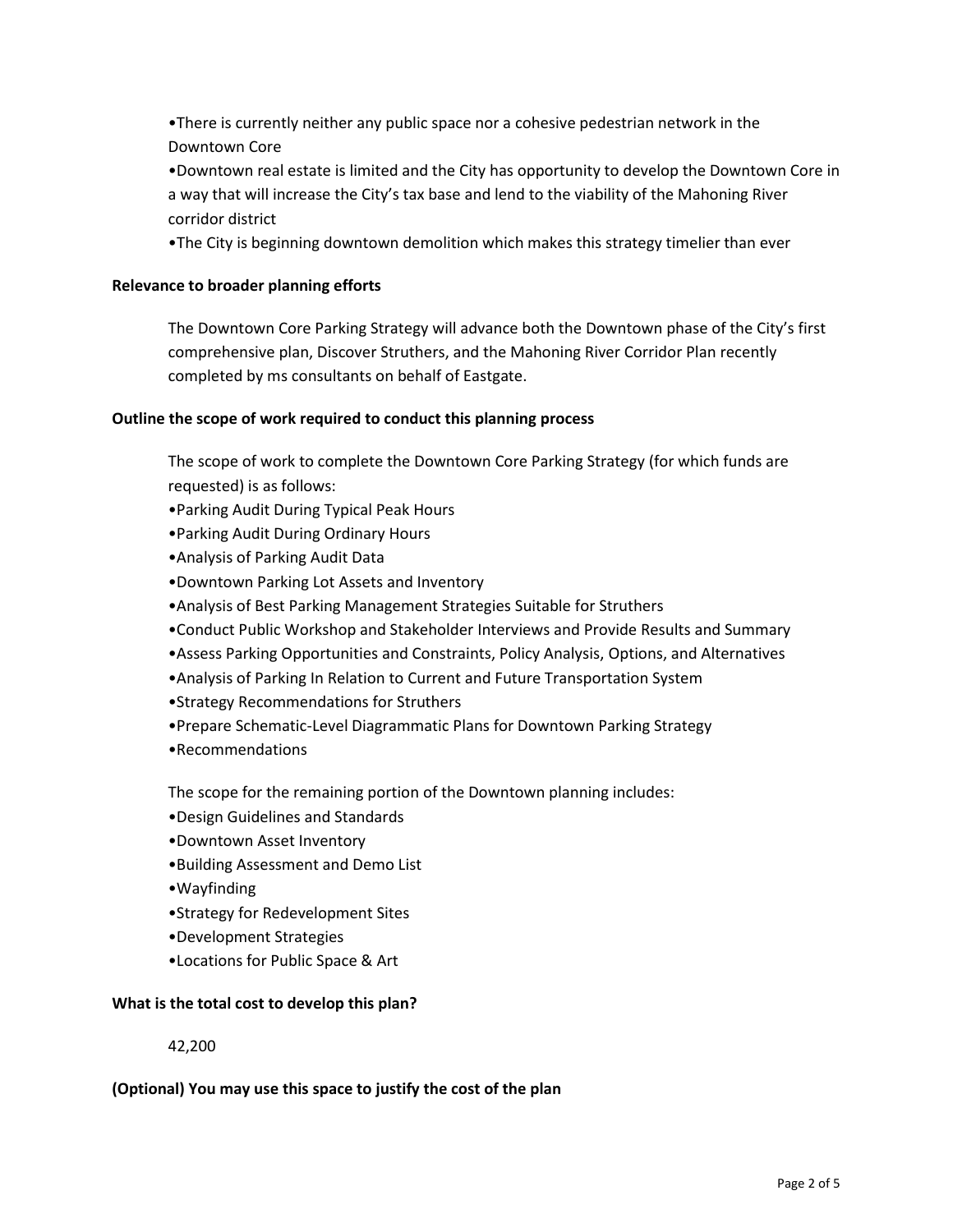The cost of the Downtown Planning phase of the Discover Struthers comprehensive plan is \$42,200. The City is requesting \$10,200 to complete the Downtown Parking Strategy. It is imperative that this strategy informs all downtown planning efforts, due to the impact and restraints posed by current downtown parking practices on the downtown core. The City has already committed \$32,000 to downtown planning (of the \$139,500 total cost of the planning effort).

# **How much in funding from the Planning Grant is being requested?**

10,200

**How much local cash match is being contributed to this project?**

32,000

**Local Cash Match Commitment -** *A Letter of Commitment from the lead applicant community confirming the local cash match contribution identified above is required by May 31, 2022. A resolution will be required should your project be selected to receive funding.*

**Do you agree to provide the information regarding local cash match contribution as a part of the application process?**

Yes